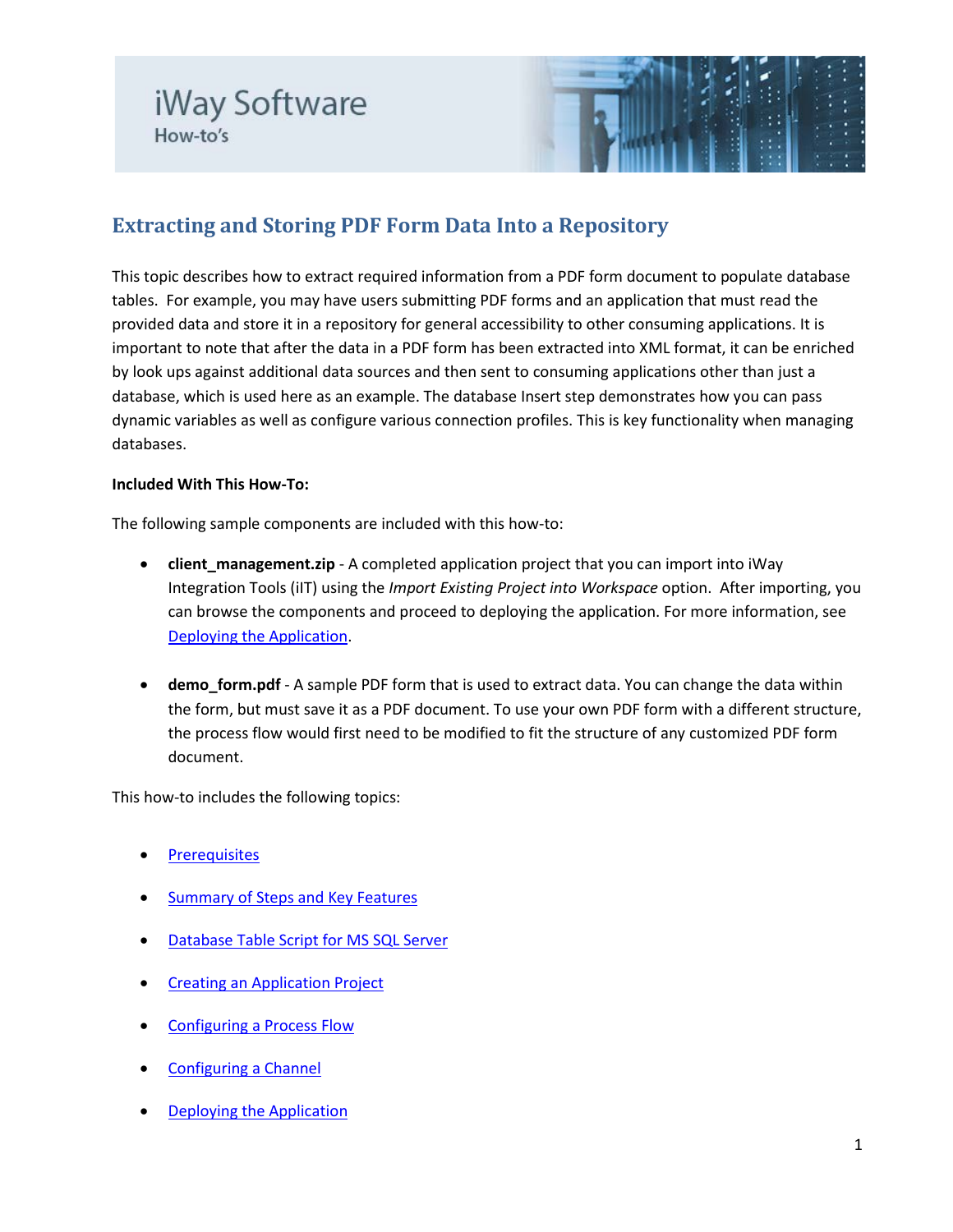**[Starting and Testing the Application](#page-18-0)** 

#### <span id="page-1-0"></span>**Prerequisites**

Before continuing, ensure that the following prerequisites are confirmed.

• **Database.** For this how-to, a Microsoft SQL (MS SQL) Server database is configured with a single table. The definition of the table is provided as part of this tutorial. For more information, see [Database Table Script for MS SQL Server.](#page-2-0)

\_\_\_\_\_\_\_\_\_\_\_\_\_\_\_\_\_\_\_\_\_\_\_\_\_\_\_\_\_\_\_\_\_\_\_\_\_\_\_\_\_\_\_\_\_\_\_\_\_\_\_\_\_\_\_\_\_\_\_\_\_\_\_\_\_\_\_\_\_\_\_\_\_\_\_\_\_\_\_\_\_\_\_\_\_\_\_\_

You can use any database of your choice, but must adjust the table script to match your database requirements. You must also copy the specific JDBC database drivers into the following directory:

*<iway\_home>*\lib

- **Folders.** The following input and output folders are predefined for the File listener:
	- o C:\temp\in
	- o C:\temp\out

Ensure that these folders are created before proceeding with this how-to. However, you may also define other paths for the input and output folders when configuring the File listener.

#### <span id="page-1-1"></span>**Summary of Steps and Key Features**

This how-to consists of the following steps:

- 1. Creating an application project.
- 2. Creating a process flow to:
	- a. Convert the PDF form document into XML format.
	- b. Perform an Insert operation into a database table using the fields from the converted PDF form document.
- 3. Creating a channel to:
	- a. Read PDF form documents.
	- b. Call the process flow to process form documents.

The following key features are demonstrated by this how-to:

- PDF Component
- JDBC Component
	- o Dynamic SQL
	- o XPATH functionality
	- o Reusable Generics (Connection Profile)
- Channel Builder
- File listener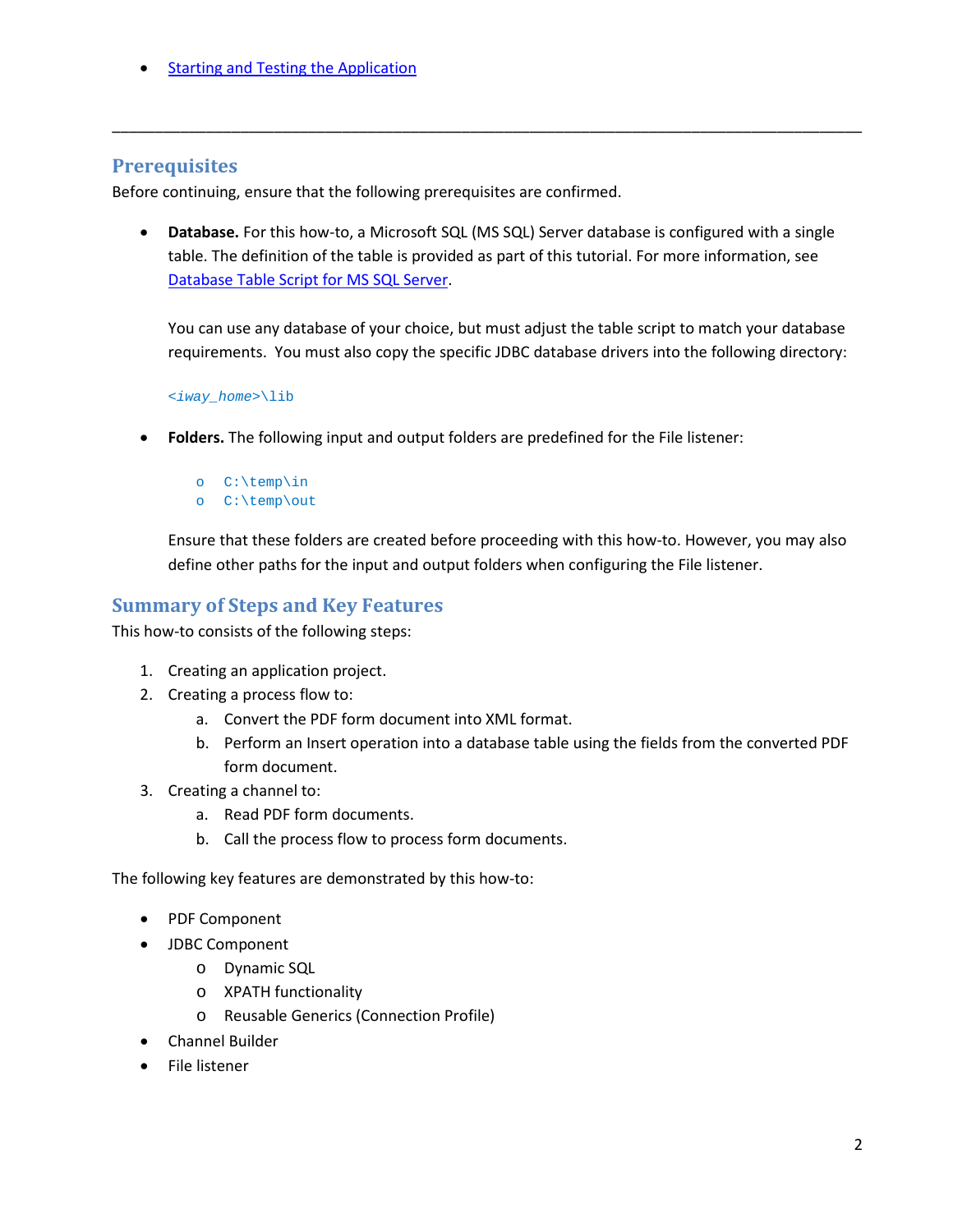## <span id="page-2-0"></span>**Database Table Script for MS SQL Server**

Use the following script to create a database table in MS SQL Server that is referenced by this how-to.

```
CREATE TABLE [dbo].[person](
      [first_name] [varchar](50) NULL,
      [last_name] [varchar](50) NULL,
      [adr_1] [varchar](50) NULL,
      [adr_2] [varchar](50) NULL,
      [house_nr] [varchar](50) NULL,
      [zip] [varchar](20) NULL,
      [country] [varchar](30) NULL,
      [gender] [varchar](20) NULL,
      [height] [varchar](20) NULL,
      [driver license] [varchar](10) NULL,
      [ln_Deutsch] [varchar](10) NULL,
      [ln_English] [varchar](10) NULL,
      [ln_Franch] [varchar](10) NULL,
      [ln_Spanish] [varchar](10) NULL,
      [ln_Latin] [varchar](10) NULL,
      [colour] [varchar](20) NULL
) ON [PRIMARY]
```
#### **GO**

## <span id="page-2-1"></span>**Creating an Application Project**

- 1. Open iWay Integration Tools (iIT) and select the default workspace.
- 2. Right-click anywhere within the Application Explorer tab, select *New* from the context menu, and then click *Application Project*, as shown in the following image.



The New Application Project dialog opens, as shown in the following image.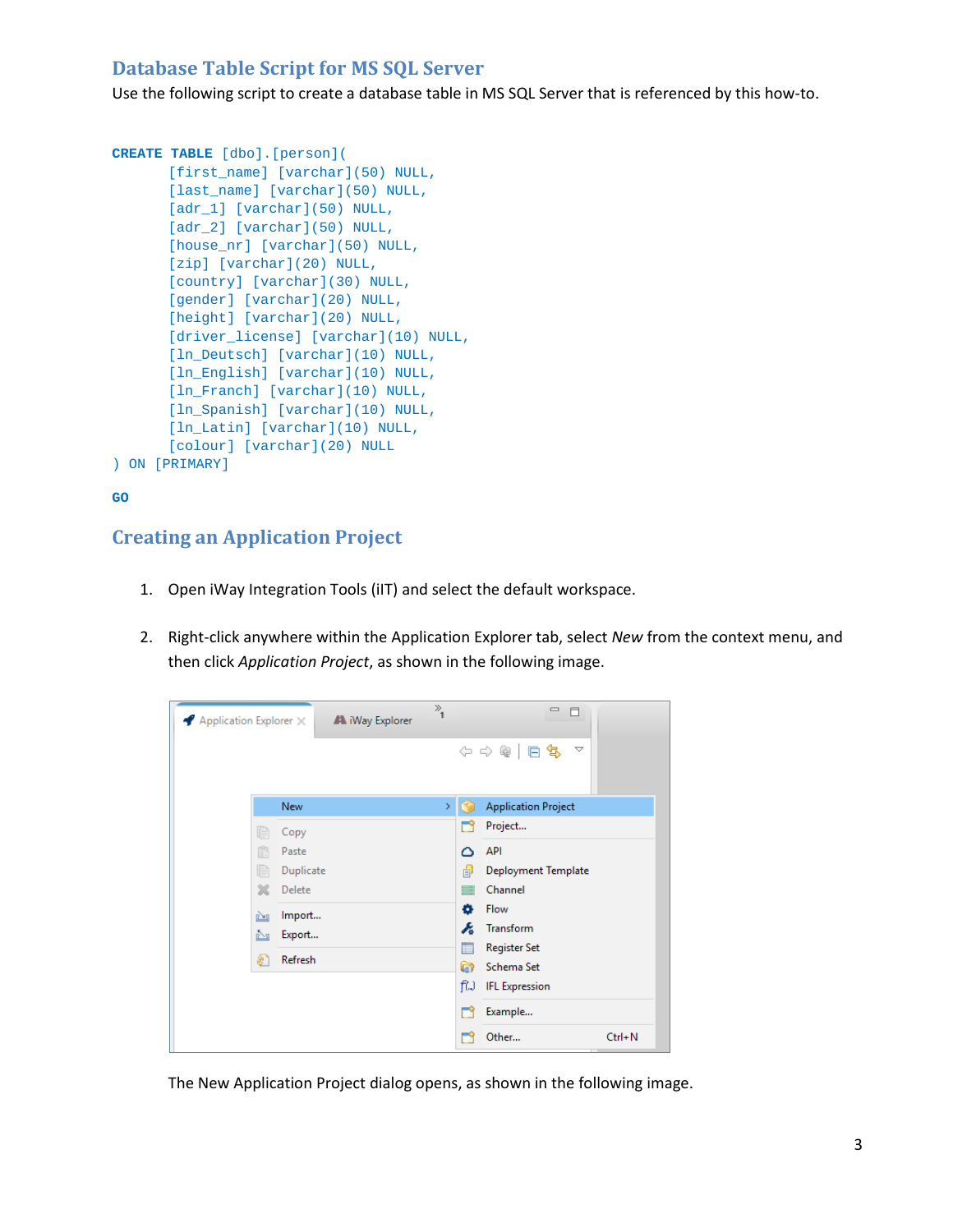| New Application Project                                                                                                                                   |          |        |        | $\times$ |
|-----------------------------------------------------------------------------------------------------------------------------------------------------------|----------|--------|--------|----------|
| <b>Application Project</b><br>Create a new Application project                                                                                            |          |        |        |          |
| Project name   client_management<br><b>Project location</b><br>$\boxdot$ Use default<br>Directory C:\ilTs\ilT-8.0.0\client<br>Maven Option<br>□ Use Maven |          |        |        | Browse   |
|                                                                                                                                                           | $<$ Back | Next > | Finish | Cancel   |

3. Provide a project name (for example, *client\_management*) and then click *Finish*.

A new application is created, containing the required project folder structure, as shown in the following image.

| Application Explorer X                                                                                                                                             |
|--------------------------------------------------------------------------------------------------------------------------------------------------------------------|
| v elient_management<br>r⇒ APIs<br><b>Channels</b><br>$\geq$ $\geq$ Configurations<br>ে Flows<br>A Resources<br>Femplates<br><b>B</b> Transforms<br><b>D</b> bundle |

The *bundle* folder is the application package name, which you can rename if required. During deployment, you will be prompted to select the name of the deployed application.

You are now ready to configure your process flow.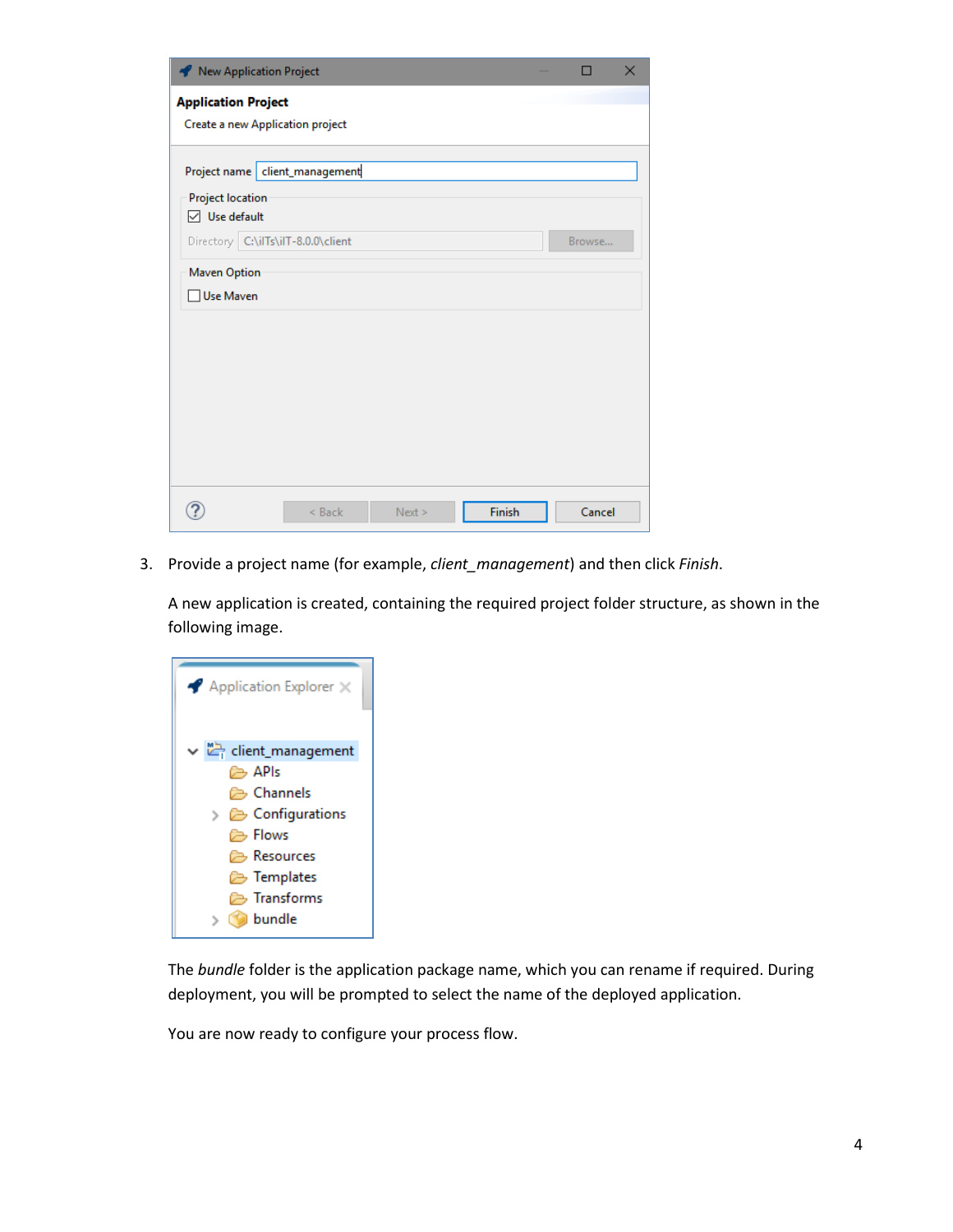#### <span id="page-4-0"></span>**Configuring a Process Flow**

1. Right-click the *Flows* folder, select *New* from the context menu, and then click *Flow*, as shown in the following image.



The New Flow Wizard dialog opens, as shown in the following image.

| New Flow Wizard           | ×                                                                                                                                                                        |
|---------------------------|--------------------------------------------------------------------------------------------------------------------------------------------------------------------------|
| <b>General Properties</b> | Please select a project location and choose a name for the new Flow                                                                                                      |
| <b>Project Folder</b>     | /client_management/Flows<br>Browse                                                                                                                                       |
| Name<br>Description       | client_pdf_to_db<br>This flow accepts a pdf document, converts it to xml<br>format, and uses extracted data to populate a database<br>table.<br>Create in current folder |
|                           | <b>Enable taps</b><br><b>Finish</b><br>Cancel                                                                                                                            |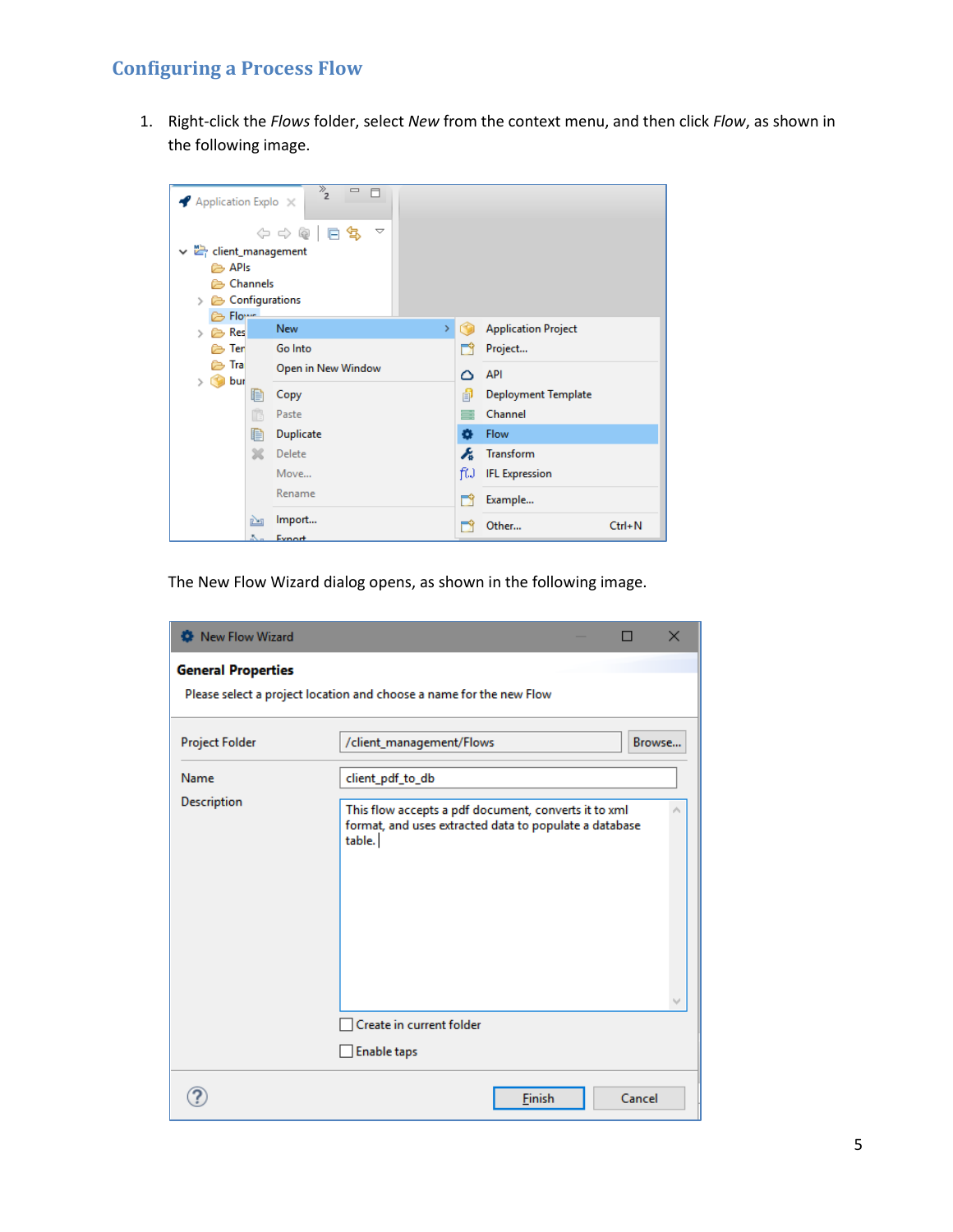2. Provide a name for the process flow (for example, *client\_pdf\_to\_db*), a description (optional), and then click *Finish*.

The process flow (*client\_pdf\_to\_db*) opens as a new tab in your workspace area and includes a Start and an End object, as shown in the following image.



3. From Palette in the right pane, expand the Connectors group, and click and drag the *PDF* object. Drag the *PDF* object directly onto the line between the Start and End objects, or place it anywhere on the canvas and then recreate the relationship.

To add an object directly on the line, simply start dragging the object over the solid line. When the dotted lines appear as shown in the following image, release the object.



The object is added to the process flow and its configuration properties are presented.

4. To access the configuration properties for any object used in a process flow, click the object in the process flow, and then click the *Properties* tab, as shown in the following image.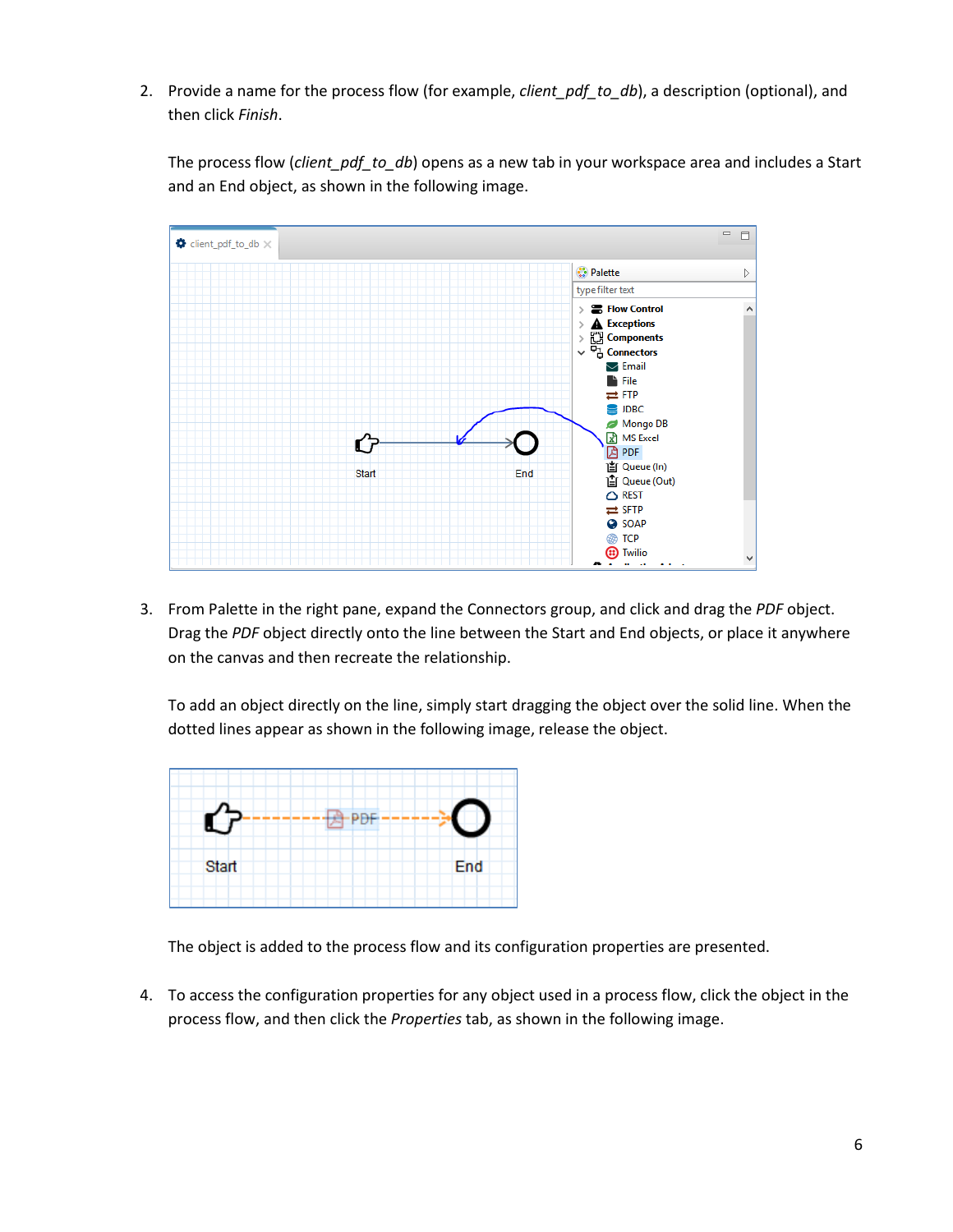|                                                                                  | Start<br>End<br><b>PDF</b>                                                                 |
|----------------------------------------------------------------------------------|--------------------------------------------------------------------------------------------|
| $\overline{\mathbb{E}}$ Properties $\times$                                      | ◎ Error Log □ Console ■ Problems                                                           |
| <b>Configuration</b><br><b>Pre-Execution</b><br><b>Post-Execution</b><br>General | <b>PDF Connector</b><br>Select Action: read a PDF document<br>$\blacktriangleright$ Source |
|                                                                                  | <b>PDF Document:</b>                                                                       |

The PDF object reads PDF files and converts them into XML format. In the PDF Document field, you can provide the source of the document (for example, a specific location of a PDF to read as input) or leave this field empty and the processing will apply to all PDF files that are passed to this process flow.

5. Leave the PDF Document field empty, since you will be reading documents using the File listener, which can handle many PDF files as they arrive.

Now you are going to insert the read information into the database table.

6. From the Connectors group, click and drag the *JDBC* object, as shown in the following image.



The properties for the JDBC object are displayed in the Properties tab, as shown in the following image.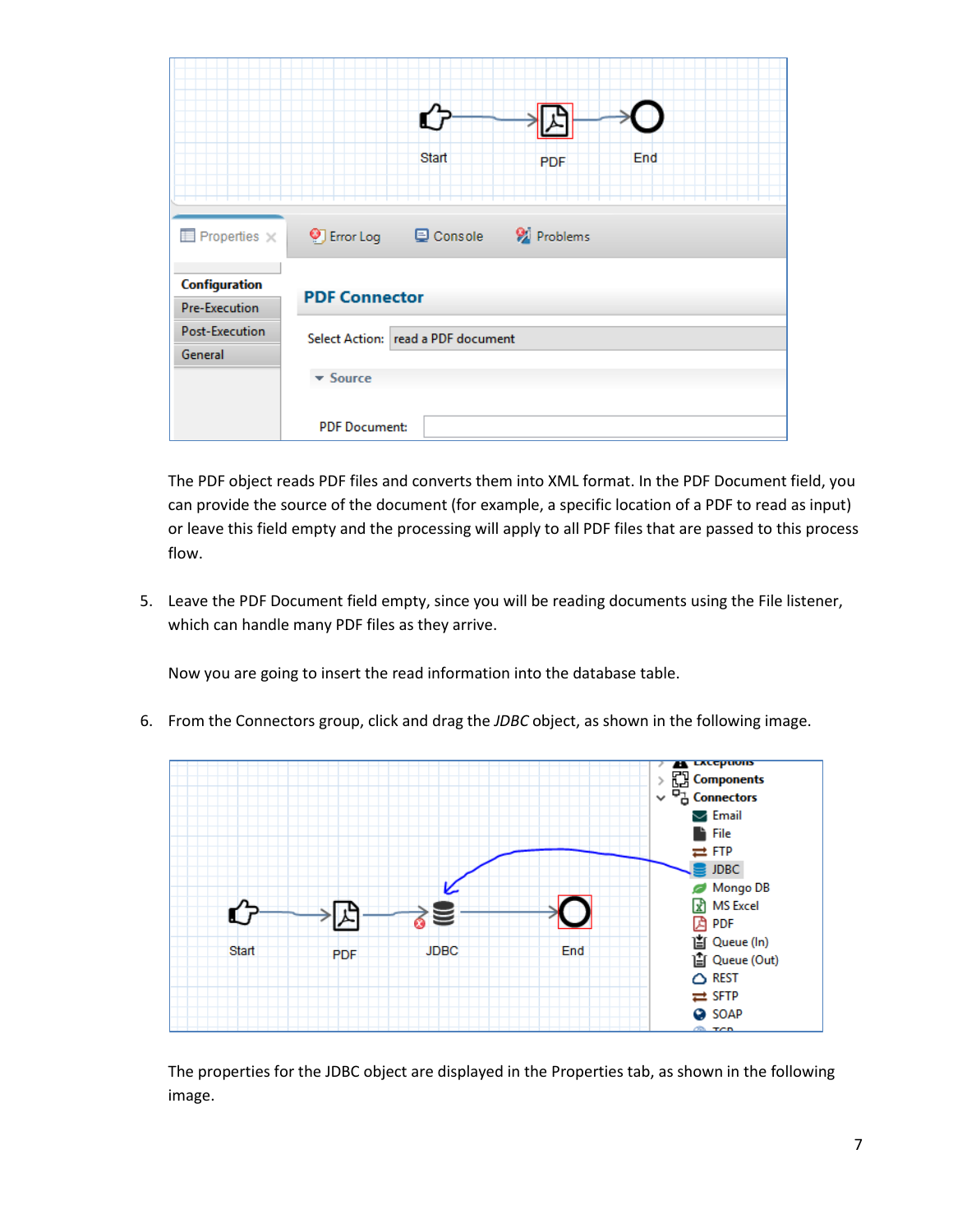| $\blacksquare$ Properties $\times$                                       | <b>Problems</b><br>Console<br><sup>1</sup> Error Log        | $\triangledown$ $=$    |
|--------------------------------------------------------------------------|-------------------------------------------------------------|------------------------|
| <b>Configuration</b><br><b>SQL Statement</b><br><b>Custom Properties</b> | <b>@ JDBC Connector</b> Please select a configuration below |                        |
| <b>Pre-Execution</b><br>Post-Execution<br>General                        | Select Action: execute an SQL operation<br>Configuration:   | $\checkmark$<br>$\vee$ |
|                                                                          | ▶ SQL Processing<br>Result Set Processing                   |                        |
|                                                                          | ▶ Output Document<br>> Transactionality<br>▶ Post Action    |                        |

7. Click the plus (+) sign to the right of the Configuration field.

This field enables the creation of a new connection profile to a database. If a connection was already defined, you can reuse it by selecting it from the drop-down list.

If you are creating a new connection profile, then the New Generic dialog (Select Type pane) opens, as shown in the following image.

| New Generic                                           |        | $\Box$ | $\times$ |
|-------------------------------------------------------|--------|--------|----------|
| <b>Select Type</b>                                    |        |        |          |
| Specify the type of your Generic                      |        |        |          |
|                                                       |        |        |          |
| Select provider type:                                 |        |        |          |
| <b>JDBC Connection</b><br><b>JNDI/JDBC Connection</b> |        |        |          |
|                                                       |        |        |          |
|                                                       |        |        |          |
|                                                       |        |        |          |
|                                                       |        |        |          |
| Description:                                          |        |        |          |
| This generic configures a JDBC connection.            |        |        | ٨        |
|                                                       |        |        |          |
|                                                       |        |        |          |
|                                                       |        |        |          |
|                                                       |        |        |          |
|                                                       |        |        |          |
|                                                       |        |        |          |
|                                                       |        |        |          |
| $<$ Back<br>Next >                                    | Finish | Cancel |          |

8. Select *JDBC Connection* and then click *Next*.

The Configuration properties for jdbc.1 pane opens, as shown in the following image.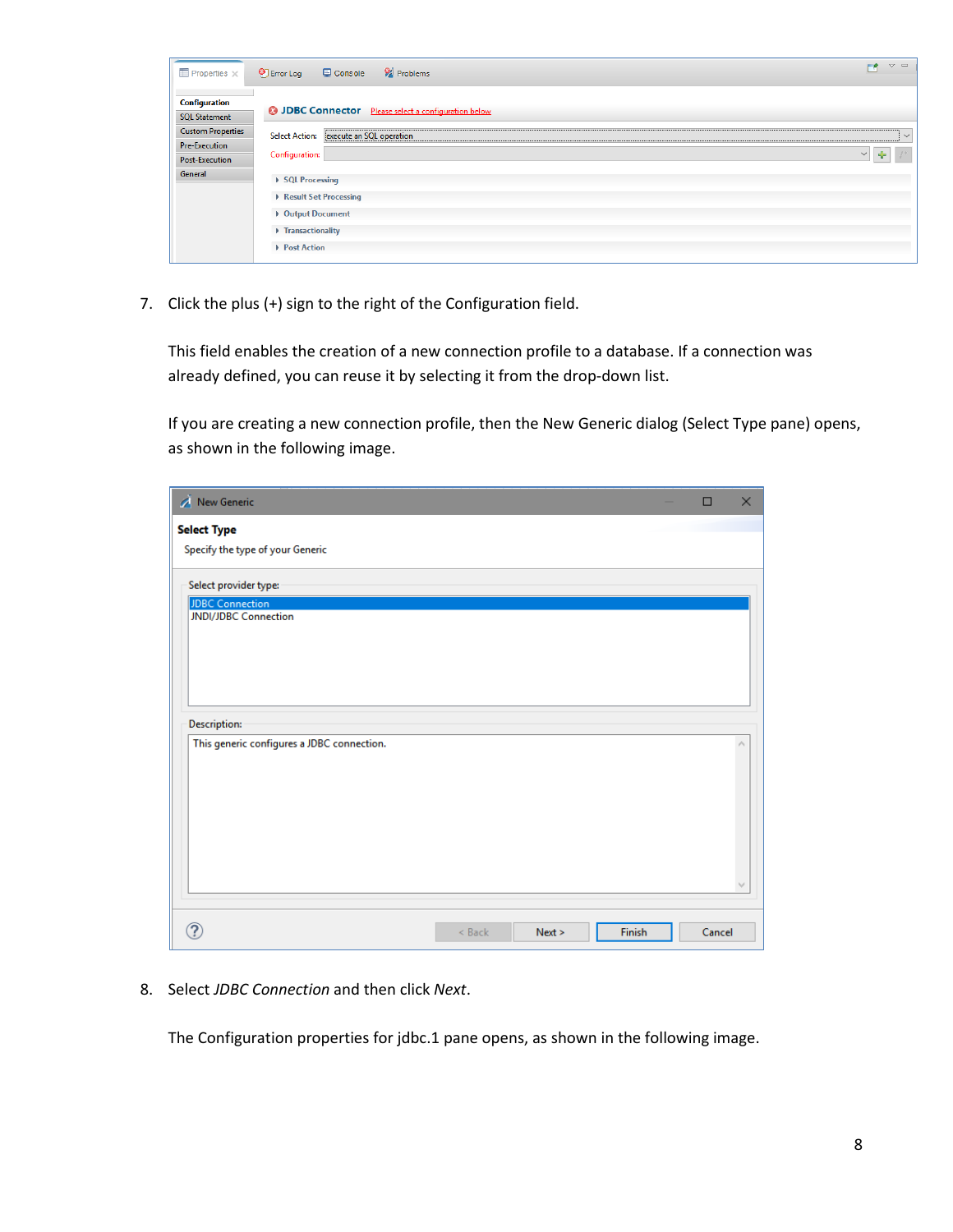| New Generic                                |                        |                                                         |          |        |        | $\Box$ | $\times$     |
|--------------------------------------------|------------------------|---------------------------------------------------------|----------|--------|--------|--------|--------------|
| <b>Configuration properties for jdbc.1</b> |                        |                                                         |          |        |        |        |              |
| This generic configures a JDBC connection. |                        |                                                         |          |        |        |        |              |
|                                            |                        |                                                         |          |        |        |        |              |
| Generic Name: jdbc.1                       |                        |                                                         |          |        |        |        |              |
| Connection Advanced                        |                        |                                                         |          |        |        |        |              |
| Data Source URL:                           |                        | jdbc:sqlserver://IG10588WIN10:1433;databaseName=company |          |        |        | v      | $\mathbf{m}$ |
| <b>JDBC Driver Class:</b>                  |                        | com.microsoft.sqlserver.jdbc.SQLServerDriver            |          |        |        | v      | $\cdots$     |
| User ID:                                   | sa                     |                                                         |          |        |        |        | $\cdots$     |
|                                            | <sup>O</sup> Password: |                                                         |          |        |        |        |              |
| Password:                                  | ◯ Expression:          |                                                         |          |        |        |        |              |
|                                            |                        |                                                         |          |        |        |        |              |
|                                            |                        |                                                         |          |        |        |        |              |
|                                            |                        |                                                         |          |        |        |        |              |
|                                            |                        |                                                         |          |        |        |        |              |
|                                            |                        |                                                         |          |        |        |        |              |
|                                            |                        |                                                         |          |        |        |        |              |
|                                            |                        |                                                         | $<$ Back | Next > | Finish | Cancel |              |

9. Provide the required connection information for the database you are using and then click *Finish*.

You are returned to the main Properties tab (Configuration section) of the JDBC object.

10. Click the *SQL Statement* tab to provide an SQL statement to execute.

| $\Box$ Properties $\times$                       | <sup>1</sup> Error Log | <b>目 Console</b> | <b>Problems</b> |
|--------------------------------------------------|------------------------|------------------|-----------------|
| Configuration<br><b>SQL Statement</b>            | <b>JDBC Connector</b>  |                  |                 |
| <b>Custom Properties</b><br><b>Pre-Execution</b> |                        |                  |                 |

You will use dynamic SQL, which will accept values from the incoming XML formatted document and use them as input values for the Insert statement.

11. Type the following SQL statement, note that the question mark (?) character indicates that the variable should be replaced with the value defined. You will be inserting only two values from the incoming PDF form document.

insert into person (first\_name,last\_name) values ('?first','?last')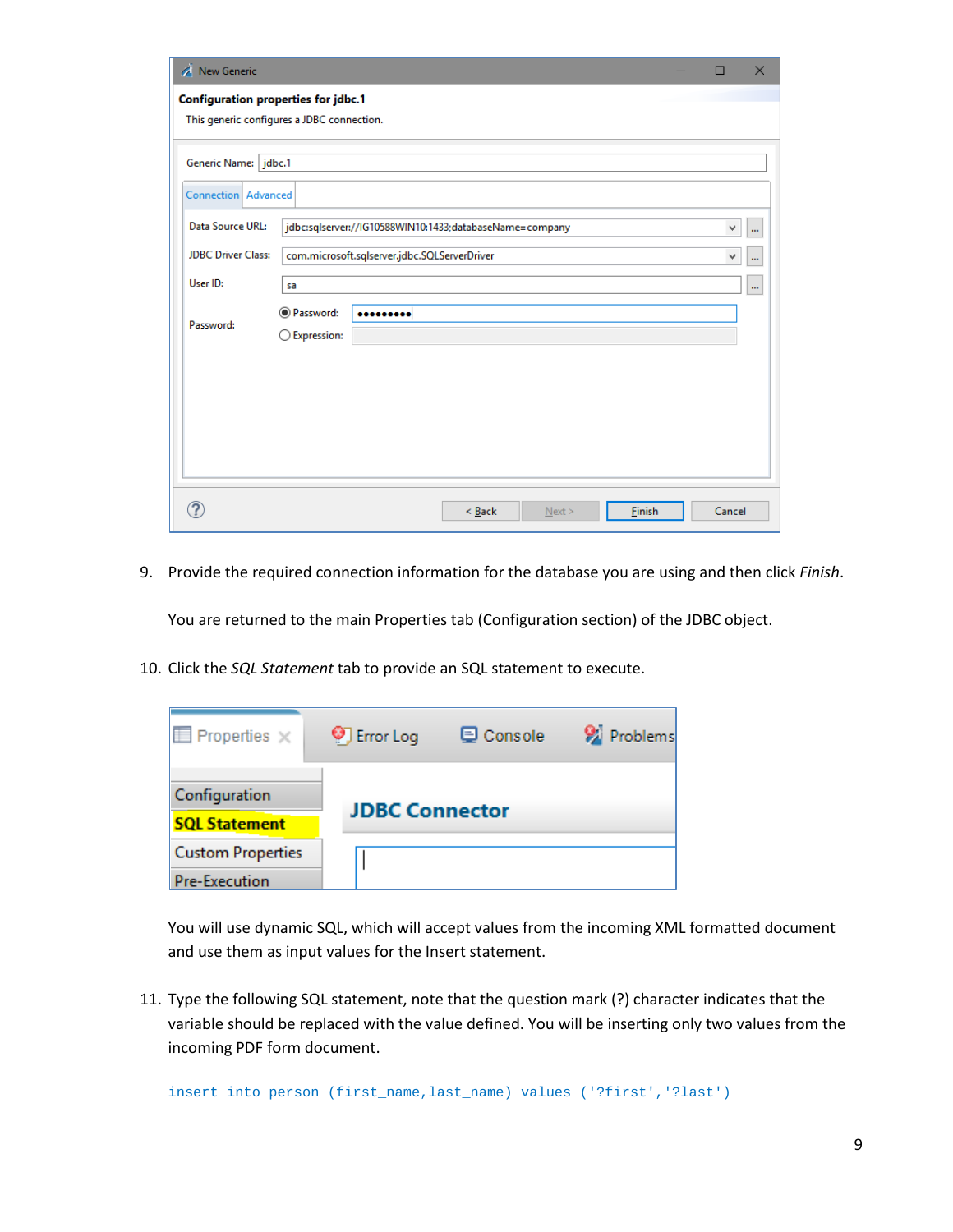**Note:** Single quote characters (' ') are used to indicate it is a string for the Insert operation.

Now you can map the incoming PDF form fields into the Insert statement variables. You are not required to insert all of the fields and such limit the mappings. However, you will insert all the fields from the PDF form document for this how-to.

- 12. Click the *Custom Properties* tab.
- 13. To add new variable definitions for mapping, click the plus (+) sign icon, as shown in the following image.

| $\blacksquare$ Properties $\times$                                            | <b>Problems</b><br>◎ Error Log □ Console                                                                     | $M = E$                       |
|-------------------------------------------------------------------------------|--------------------------------------------------------------------------------------------------------------|-------------------------------|
| Configuration<br><b>SQL Statement</b>                                         | <b>JDBC</b> Connector                                                                                        |                               |
| <b>Custom Properties</b><br>Pre-Execution<br><b>Post-Execution</b><br>General | Value<br><b>Description</b><br>Type<br>Name                                                                  | $\mathbf{e}_{\mathbf{B}}^{n}$ |
|                                                                               | Variable<br>$\Box$<br>$\times$                                                                               |                               |
|                                                                               | <b>New Variable</b><br>Enter details regarding this new variable.<br>Name:                                   |                               |
|                                                                               | Type: string<br>$\checkmark$<br>$\checkmark$<br>Value:<br>$\mathbf{L}$<br>O Password Value                   |                               |
|                                                                               | Ressword Expression<br>$\checkmark$<br>$_{\rm m}$<br>ô<br><b>Description:</b><br>$\circledR$<br>OK<br>Cancel |                               |
|                                                                               | $\checkmark$                                                                                                 |                               |

14. Create two variable definitions for mapping, as specified in the following table.

| <b>Name</b> | $T$ vpe | <b>Value</b>                                 |
|-------------|---------|----------------------------------------------|
| first       | string  | _XPATH(//field[@name='Given Name Text Box']) |
| last        | string  | XPATH(//field[@name=Family Name Text Box'])  |

For example:

| $\blacksquare$ Properties $\times$    | Console<br><sup>O</sup> Error Log | <b>Problems</b> |                                               |                    | $\triangledown$ = $\blacksquare$<br>- 2 |  |
|---------------------------------------|-----------------------------------|-----------------|-----------------------------------------------|--------------------|-----------------------------------------|--|
| Configuration<br><b>SOL Statement</b> | <b>JDBC Connector</b>             |                 |                                               |                    |                                         |  |
| <b>Custom Properties</b>              | Name                              | Type            | Value                                         | <b>Description</b> | ♣                                       |  |
| <b>Pre-Execution</b>                  | first                             | string          | XPATH(//field[@name='Given Name Text Box'])   |                    |                                         |  |
| <b>Post-Execution</b>                 | last                              | string          | _XPATH(//field[@name='Family Name Text Box']) |                    |                                         |  |
| General                               |                                   |                 |                                               |                    | $\sim$<br>$\overline{\phantom{a}}$      |  |
|                                       |                                   |                 |                                               |                    |                                         |  |
|                                       |                                   |                 |                                               |                    |                                         |  |
|                                       |                                   |                 |                                               |                    | $\ddot{\theta}$                         |  |

Your final process flow should be structured, as shown in the following image.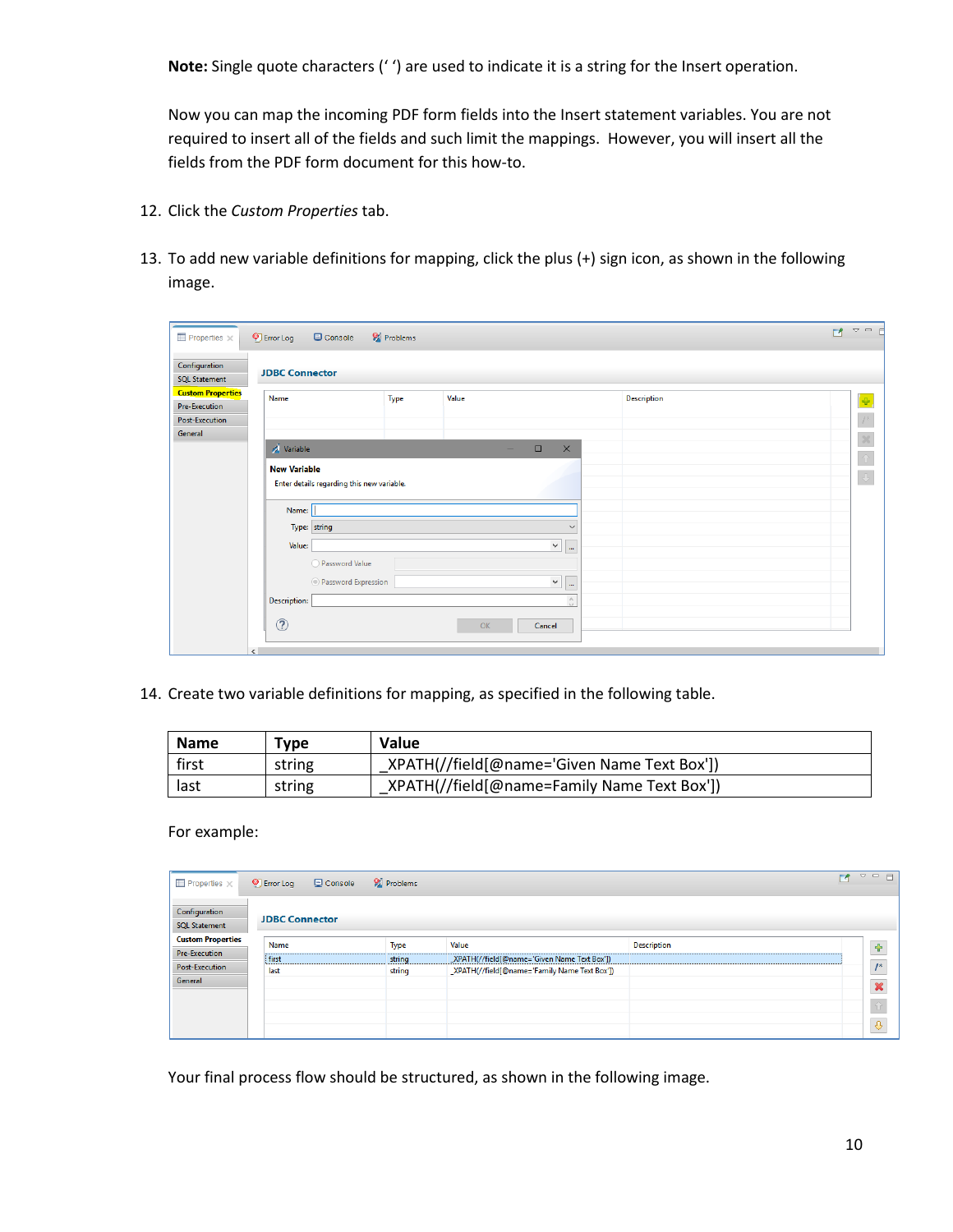

**Note:** Error handling logic has not been implemented in this process flow, which is not part of this how-to.

You are now ready to create a channel, which will pick up the PDF files and execute the process flow you just created.

## <span id="page-10-0"></span>**Configuring a Channel**

1. Right-click the *Channels* folder, select *New* from the context menu, and then click *Channel*, as shown in the following image.



The Channel Object dialog (Channel General Properties pane) opens, as shown in the following image.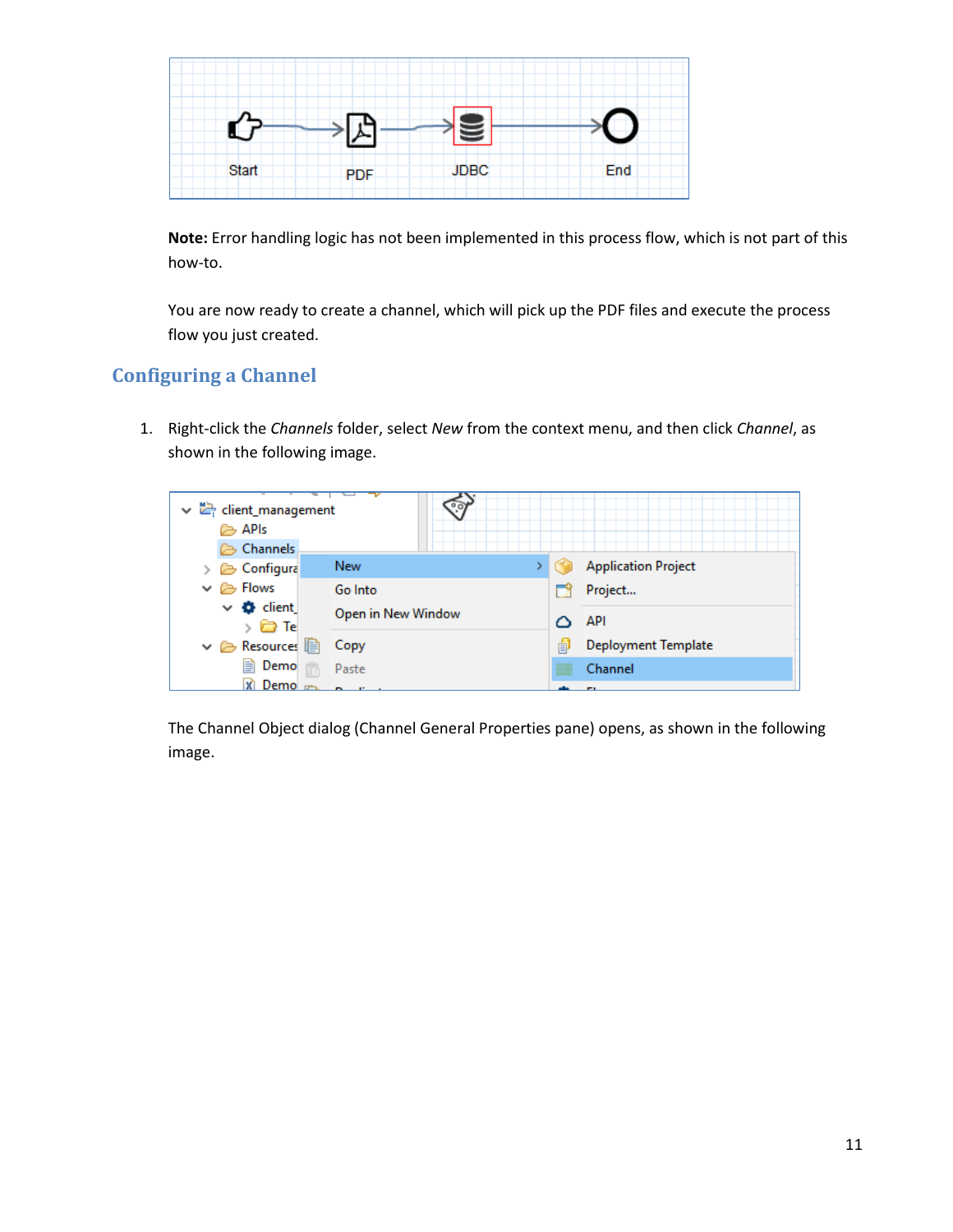| <b>Channel Object</b>                                                                                                         |                                                         | п      | $\times$ |
|-------------------------------------------------------------------------------------------------------------------------------|---------------------------------------------------------|--------|----------|
|                                                                                                                               | <b>Channel General Properties</b>                       |        |          |
|                                                                                                                               | Please choose a name and location for this new Channel. |        |          |
|                                                                                                                               | Project Folder   / client_management/Channels           | Browse |          |
| Name                                                                                                                          | client_pdf_reader                                       |        |          |
| Description                                                                                                                   | Channel to read PDF forms and process them into a DB.   |        |          |
| ֧֖֖֖֖֧֧֚֚֚֚֚֚֝֩֩֩֩֩֓֓֝֓ <u>֚֓</u><br>֧֧֧֖֖֧ׅ֖֧ׅ֧ׅ֧֧ׅ֧ׅ֖֧֧ׅ֖֧֧֧֪ׅׅ֧֪ׅ֧֧֧֧֧֧֧֧֧֧֚֚֚֚֚֚֚֚֚֚֚֚֩֩֩֩֩֓֘֩֩֓֘֝֬֘֩֩֩֩֘֩֘֩֘֩֘֩֘֩֘֩֩֩֩֩֩ |                                                         |        |          |
|                                                                                                                               |                                                         |        |          |
|                                                                                                                               |                                                         |        |          |
|                                                                                                                               |                                                         |        |          |
|                                                                                                                               |                                                         |        |          |
|                                                                                                                               |                                                         |        |          |
|                                                                                                                               |                                                         |        |          |
|                                                                                                                               |                                                         |        |          |
|                                                                                                                               | Create in current folder                                |        |          |
|                                                                                                                               |                                                         |        |          |
|                                                                                                                               |                                                         |        |          |
|                                                                                                                               | Finish<br>< Back<br>Next >                              | Cancel |          |
|                                                                                                                               |                                                         |        |          |

2. Provide a name for the channel (for example, *client\_pdf\_reader*), a description (optional), and then click *Finish*.

The Channel Builder opens where you can add various channel components. For this how-to, you will be adding only one File listener and point your channel to the process flow that you created.

3. In the left pane of the Channel Builder, click *listener:listener.1*, and in the right pane, click the *change type* link, as shown in the following image.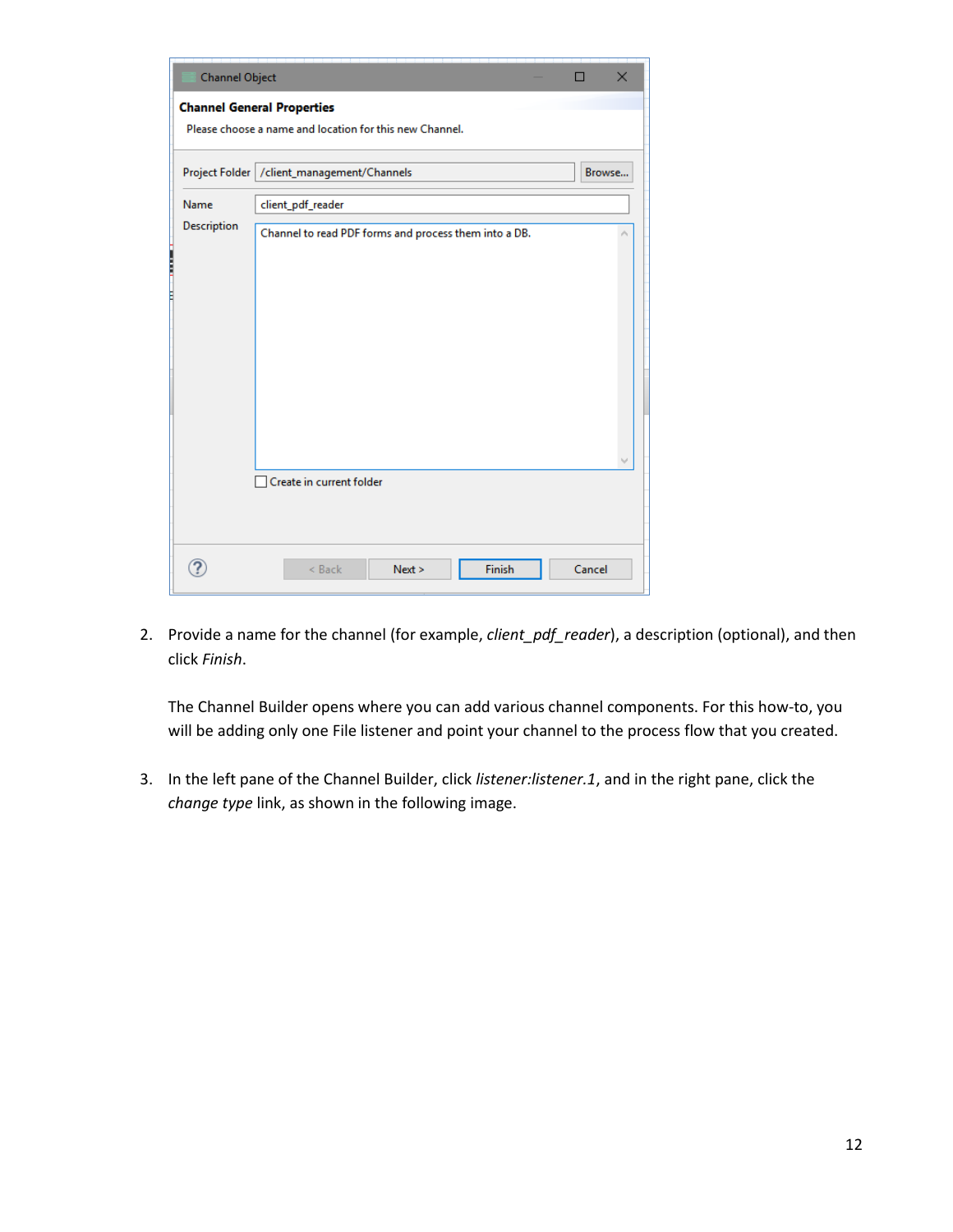

The Modify listener type dialog (Listener Component Type pane) opens, as shown in the following image.

|                      | Modify listener type                                                                              | П<br>×                                           |  |  |  |  |  |  |  |  |
|----------------------|---------------------------------------------------------------------------------------------------|--------------------------------------------------|--|--|--|--|--|--|--|--|
|                      | <b>Listener Component Type</b>                                                                    |                                                  |  |  |  |  |  |  |  |  |
|                      | Specify the type for the Listener Component                                                       |                                                  |  |  |  |  |  |  |  |  |
| file                 |                                                                                                   | Ex<br>ኢን                                         |  |  |  |  |  |  |  |  |
|                      | Displaying 7 of 48                                                                                |                                                  |  |  |  |  |  |  |  |  |
| ΑIΙ                  | <b>Favorites</b> Recent                                                                           |                                                  |  |  |  |  |  |  |  |  |
| Type                 |                                                                                                   | <b>Tags</b>                                      |  |  |  |  |  |  |  |  |
| <b>Avro File</b>     |                                                                                                   | avro file listener, rpc, hadoop, copy file, file |  |  |  |  |  |  |  |  |
|                      | <b>ConnectDirect</b>                                                                              | file transfer, connect direct, ibm, network dat  |  |  |  |  |  |  |  |  |
| File                 |                                                                                                   | input, files, directory, filesystem              |  |  |  |  |  |  |  |  |
|                      | FTP[S] Client (Clear text or SSL FTP Cl                                                           | ftp listener, ftp file read, file event          |  |  |  |  |  |  |  |  |
|                      | LDAP High Watermark/File                                                                          | Idap, high watermark, Idap notification, even    |  |  |  |  |  |  |  |  |
|                      | RDB High Watermark (rdbhwm)                                                                       | high watermark, event processing, sql event      |  |  |  |  |  |  |  |  |
| Tags:<br><b>File</b> | email filesystem ftp high watermark http Idap oracle<br>queue ivi sap sftp ssh tcp tcp telnet udp | <b>Filter:</b>                                   |  |  |  |  |  |  |  |  |
|                      | Accepts documents from files in directories                                                       | Finish<br>Cancel                                 |  |  |  |  |  |  |  |  |

4. From the available list of listeners, select *File*.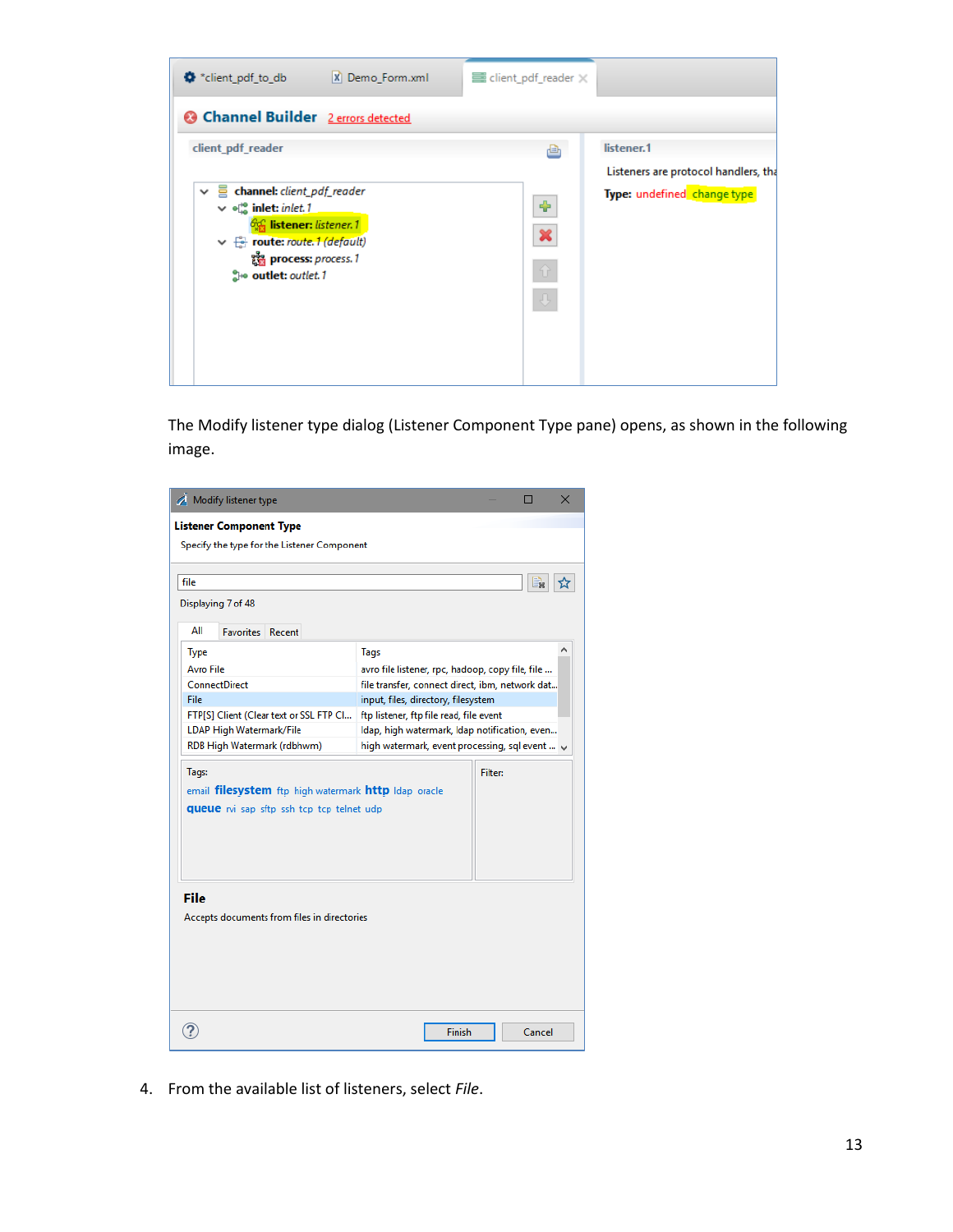You can type in the name to filter out some of the supported protocols. As file-based protocols can be handled through different input sources, you will have multiple choices.

5. Click *Finish*.

You are returned to the Channel Builder. A File listener is added to your channel. The File listener also features an array of options for advanced users.

| <b>@ Channel Builder</b> 3 errors detected                                                                                                                                                                                                                        |                                           |                                                                                                                                                                                                                                                                    |  |  |  |  |  |  |
|-------------------------------------------------------------------------------------------------------------------------------------------------------------------------------------------------------------------------------------------------------------------|-------------------------------------------|--------------------------------------------------------------------------------------------------------------------------------------------------------------------------------------------------------------------------------------------------------------------|--|--|--|--|--|--|
| client pdf reader<br>昌<br>channel: client_pdf_reader<br>$\checkmark$<br>$\vee$ of inlet: inlet. 1<br><sup>6</sup> <sup>o</sup> listener: listener. 1 (File)<br>$\vee$ $\leftarrow$ F route: route. 1 (default)<br>the process: process.1<br>She outlet: outlet. 1 | 画<br>⊕<br>×<br>$\Upsilon$<br>$\mathbb{G}$ | listener.1<br>Accepts documents from files in directories<br>Type: File change type<br>Filter (enter string to filter properties)<br>Clear<br>Main (Missing 2 required fields)<br>▶ Pending/Retry<br>$\triangleright$ Tuning<br>$\triangleright$ Events<br>D Other |  |  |  |  |  |  |
|                                                                                                                                                                                                                                                                   |                                           |                                                                                                                                                                                                                                                                    |  |  |  |  |  |  |

6. Expand the *Main* section and define the parameters, as specified in the following table. Leave the default values for the remaining parameters.

| <b>Parameter</b> | <b>Value</b> |
|------------------|--------------|
| Input Path       | $C:\temp\in$ |
| Destination      | C:\temp\out  |
| Suffix In Filter | pdf          |

For example:

| $\overline{\phantom{a}}$ Main |
|-------------------------------|
| Active                        |
| true                          |
| <b>Input Path</b>             |
| c:\temp\in                    |
| <b>Destination</b>            |
| c:\temp\out                   |
| <b>Removal Destination</b>    |
|                               |
| Suffix In Filter              |
| pdf                           |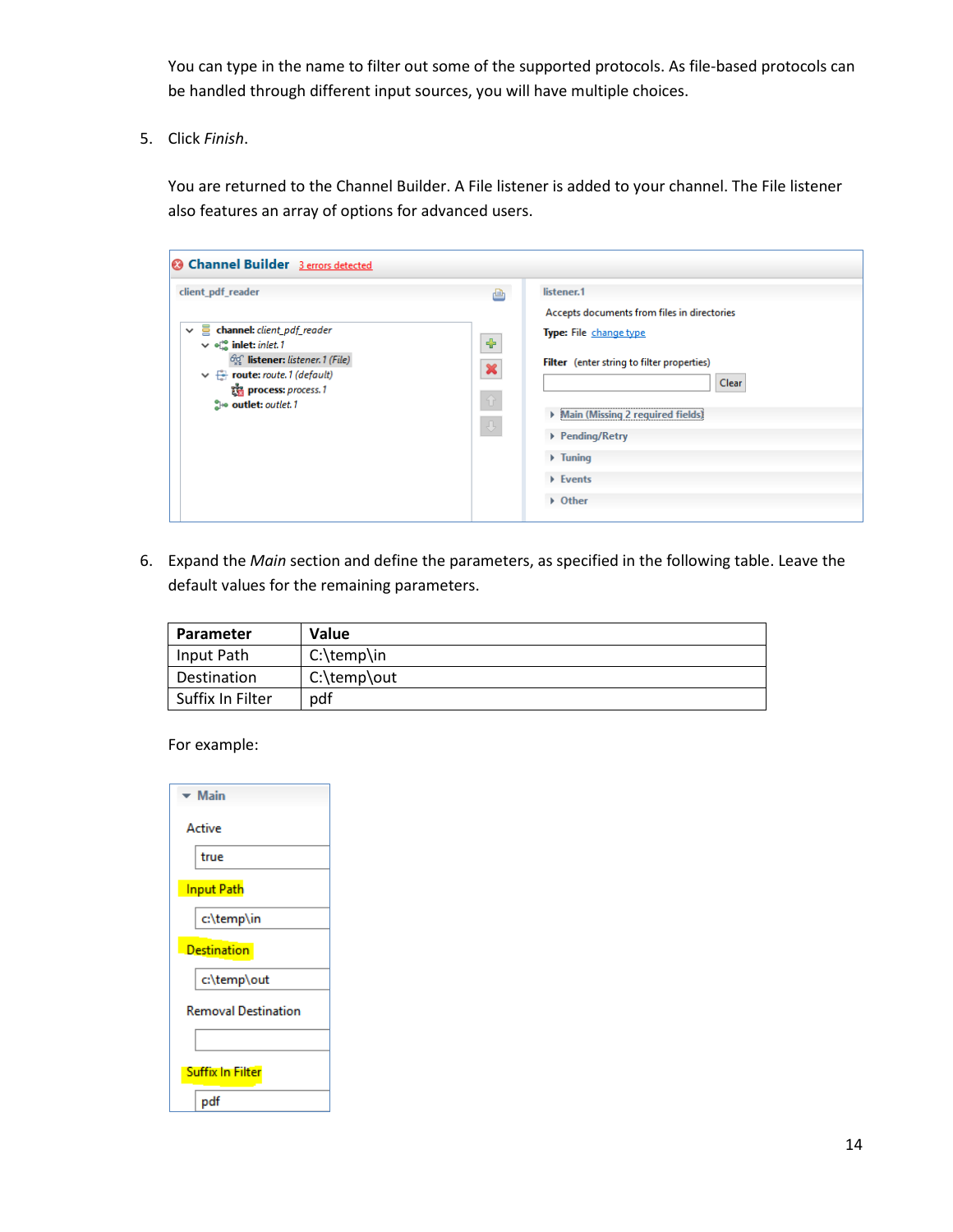7. Expand the *Other* section, and select *flat* from the Input Format drop-down list.

| iSM Console                                         | $\Box$                                   |
|-----------------------------------------------------|------------------------------------------|
|                                                     | 四日                                       |
| listener.1                                          | $\land$<br>ia                            |
| Accepts documents from files in directories         |                                          |
| Type: File change type                              |                                          |
| Filter (enter string to filter properties)<br>Clear |                                          |
| $\triangleright$ Main                               |                                          |
| ▶ Pending/Retry                                     |                                          |
| $\triangleright$ Tuning                             |                                          |
| ▶ Events                                            |                                          |
| v Other                                             |                                          |
| <b>Whitespace Normalization</b>                     |                                          |
| preserve                                            | $\overline{\phantom{a}}$<br>$\checkmark$ |
| <b>Input Format</b>                                 |                                          |
| flat                                                | $\vee$                                   |

You can now assign the process flow to the channel.

8. In the left pane of the Channel Builder, click *process:process.1*, and in the right pane, click the plus sign (+) icon to add a process flow, as shown in the following image.

| client_pdf_reader<br>틀<br>channel: client_pdf_reader<br>$\checkmark$<br>$\vee$ of inlet: inlet. 1<br>60 listener: listener. 1 (File)<br>$\vee \quad \stackrel{\leftarrow}{\longrightarrow}$ route: route. 1 (default)<br><b>The process:</b> process.1<br>SHe outlet: outlet. 1 | ₿<br>♣<br>$\boldsymbol{\mathsf{x}}$<br>$\hat{\mathbf{u}}$<br>$\mathbb{G}$ | process.1<br>Select process from workspace that you want to be referenced by this channel component<br>唇 |
|---------------------------------------------------------------------------------------------------------------------------------------------------------------------------------------------------------------------------------------------------------------------------------|---------------------------------------------------------------------------|----------------------------------------------------------------------------------------------------------|
|                                                                                                                                                                                                                                                                                 |                                                                           |                                                                                                          |

The Resource Selection dialog opens, as shown in the following image.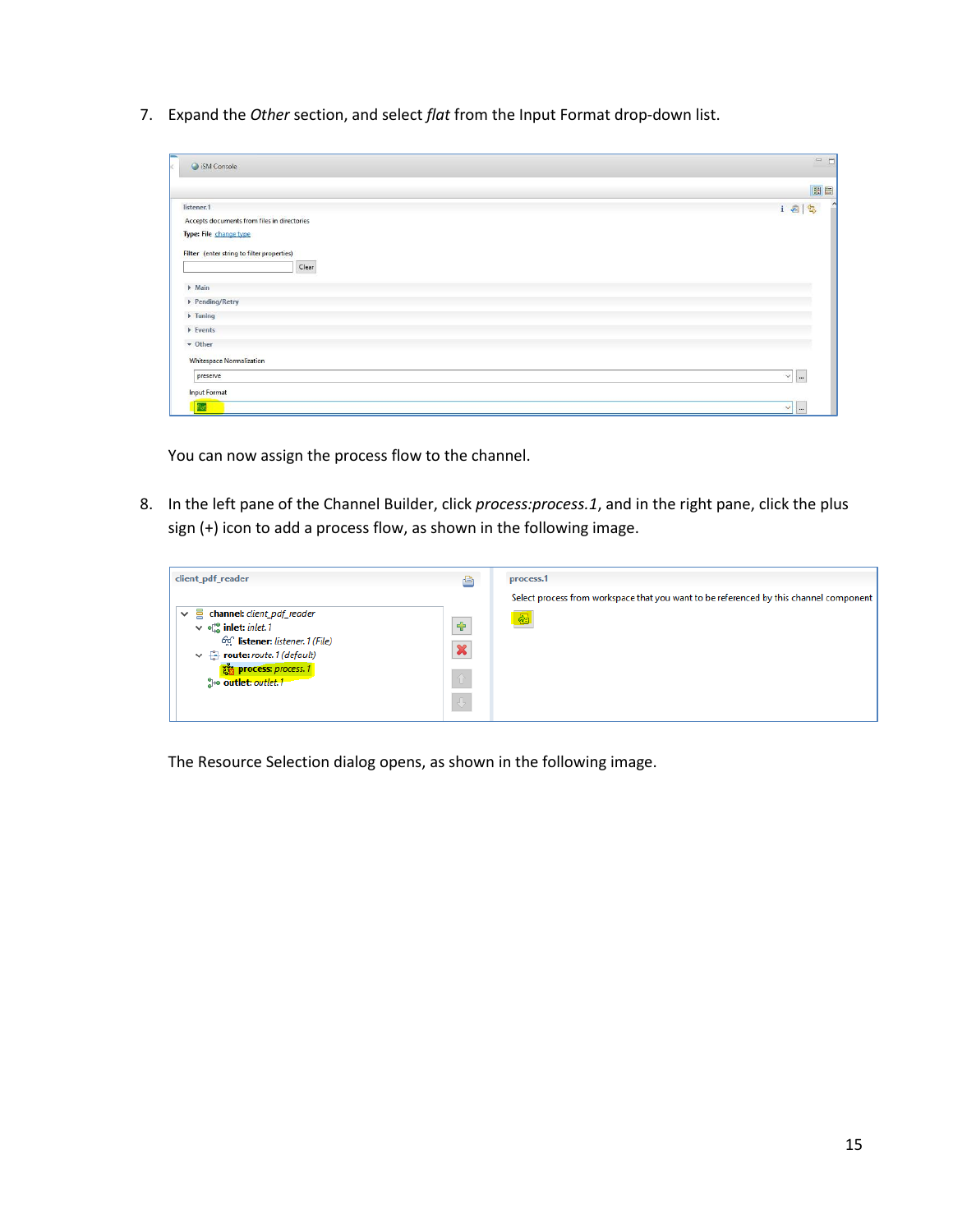| Resource Selection                                                                       |        | $\times$ |
|------------------------------------------------------------------------------------------|--------|----------|
| 会の合<br>$\checkmark$ client_management<br>$\vee \triangleright$ Flows<br>client_pdf_to_db |        |          |
| OK                                                                                       | Cancel |          |

9. Browse to the process flow you have just created, select *client\_pdf\_to\_db*, and then click *OK*.

You are returned to the Channel Builder.

10. Save your work by clicking on the multi-disk icon which saves all the components.

You are now ready to deploy your application.

#### <span id="page-15-0"></span>**Deploying the Application**

1. Right-click the *bundle* folder (or the new name you provided for this folder), select *Run As* from the context menu, and then click *Application Deployment*, as shown in the following image.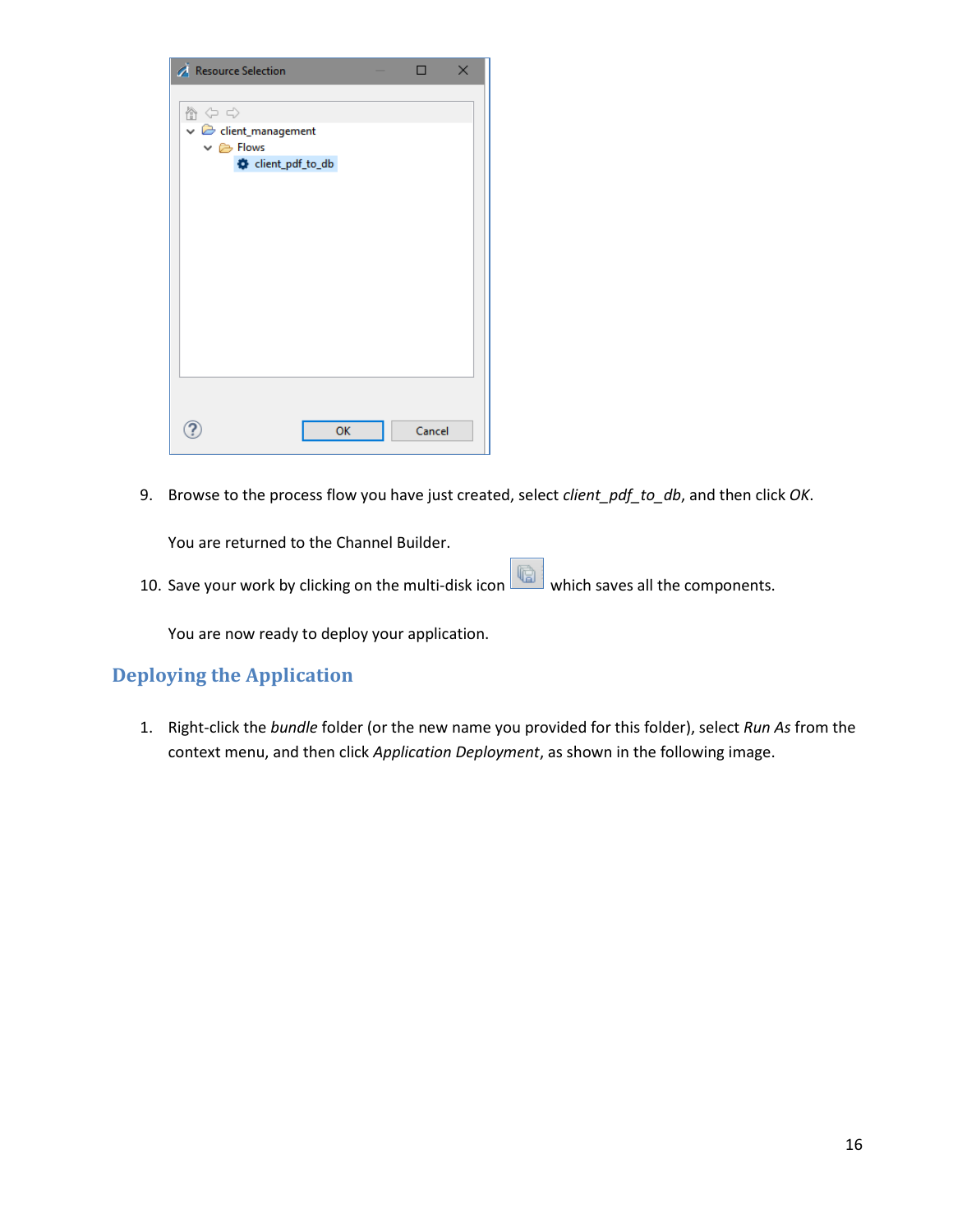| $\blacktriangle$ Application Ex $\times$                                                                                                                                                                                                                               |                                                    | $\overline{P_2}$<br>$\qquad \qquad =$<br>$\Box$                                                                                         | Client_pdf_to_db                                                         |                      | X Demo_Form.xml                                                                                                                                          | 量 client_pdf_reader ×                             |
|------------------------------------------------------------------------------------------------------------------------------------------------------------------------------------------------------------------------------------------------------------------------|----------------------------------------------------|-----------------------------------------------------------------------------------------------------------------------------------------|--------------------------------------------------------------------------|----------------------|----------------------------------------------------------------------------------------------------------------------------------------------------------|---------------------------------------------------|
| v alient_management<br><b>APIs</b><br>$\vee$ $\triangleright$ Channels<br>$\angle$ $\equiv$ client_pdf_reader<br>$\geq$ Configurations<br>$\vee$ $\triangleright$ Flows<br>v & client_pdf_to_db<br>$\vee \triangleright$ Resources<br>Femplates<br><b>E</b> Transforms | $\Leftrightarrow$ $\Leftrightarrow$ $\odot$        | $\overline{\phantom{0}}$<br>もんじょう なんじょう しょうしょう<br>F<br>$\triangleright$ $\blacksquare$ Test Results<br>Demo_Form.pdf<br>X Demo_Form.xml | <b>Channel Builder</b><br>client_pdf_reader<br>$\vee$ of inlet: inlet. 1 | She outlet: outlet.1 | channel: client_pdf_reader<br><sup>66</sup> listener: listener. 1 (File)<br>$\vee \bigoplus$ route: route. 1 (default)<br>१थुँ process: client_pdf_to_db | A<br>÷<br>$\boldsymbol{\mathsf{x}}$<br>$\bigcirc$ |
| bundle<br>> CO                                                                                                                                                                                                                                                         | le<br>f <sub>i</sub><br>P<br>$\chi$<br>心<br>凸<br>இ | New<br>Open<br>Open With<br>Copy<br>Paste<br>Duplicate<br>Delete<br>Move<br>Rename<br>Import<br>Export<br>Refresh<br>Validate           | $\,$<br>$\rightarrow$                                                    |                      |                                                                                                                                                          |                                                   |
|                                                                                                                                                                                                                                                                        |                                                    | <b>Run As</b>                                                                                                                           | ×                                                                        |                      | 1 Application Deployment                                                                                                                                 |                                                   |
| EE Outline $\times$                                                                                                                                                                                                                                                    |                                                    | Debug As<br><b>Team</b>                                                                                                                 | ><br>$\rightarrow$                                                       |                      | Run Configurations                                                                                                                                       |                                                   |

The Edit Configuration dialog opens, as shown in the following image.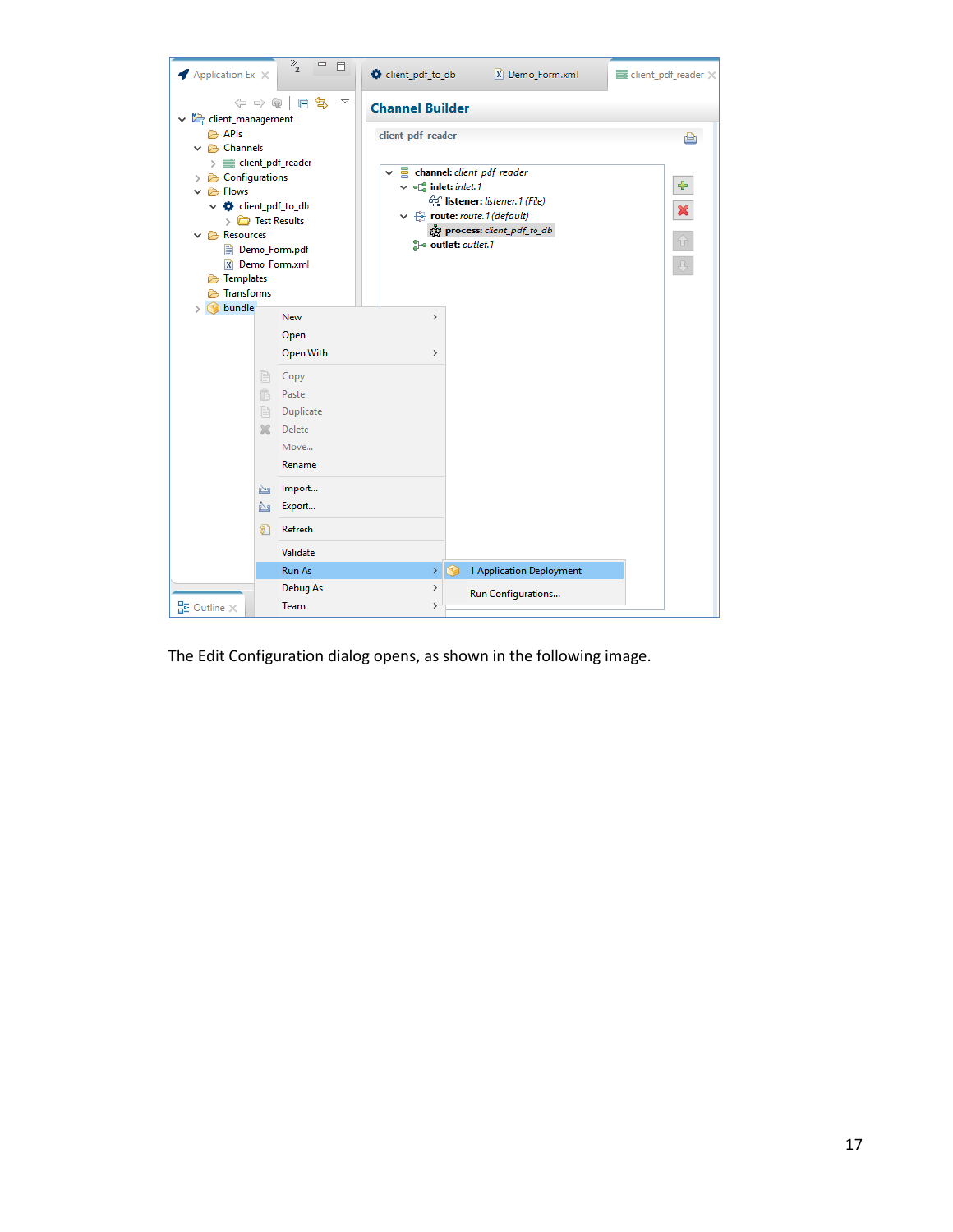| Edit Configuration             |               |                               | ×       |
|--------------------------------|---------------|-------------------------------|---------|
| Edit configuration and launch. |               |                               |         |
| $N$ ame:                       | deploy_bundle |                               |         |
| Main                           |               |                               |         |
| Application:                   |               |                               |         |
|                                |               | /client_management/bundle.iab | Browse  |
| Template:                      |               |                               |         |
| $\circledcirc$                 |               |                               | Browse  |
| О                              |               |                               | Refresh |
|                                |               |                               |         |
| <b>Server Environment:</b>     |               |                               |         |
| URL:                           |               | http://localhost:9000         |         |
| User Name:                     | iway          |                               |         |
| Password:                      |               |                               |         |
| <b>Deployment Options:</b>     |               |                               |         |
| Deployment Name:               |               | client_pdf2db_application     |         |
| Deploy as Test Server: on/off  |               |                               |         |
| Console Port:                  |               |                               |         |
| <b>Description:</b>            |               |                               |         |
|                                |               |                               |         |
| Autostart Application: On/off  |               |                               |         |
|                                |               |                               |         |
|                                |               |                               |         |
|                                |               |                               |         |
|                                |               |                               |         |
|                                |               |                               |         |
|                                |               |                               |         |
|                                |               |                               |         |
|                                |               |                               |         |
|                                |               |                               |         |
|                                |               | <b>Revert</b>                 | Apply   |
|                                |               |                               |         |
|                                |               | <b>Run</b>                    | Close   |

**Note:** The first time you deploy your application, you are prompted to provide values for the deployment properties. For any subsequent deployments or redeployments, you are prompted to reconfirm the replacement of the previous deployment. If you wish to reconfigure the deployment properties, then select *Run Configurations*.

- 2. In the Server Environment section, provide the URL and credentials for the iWay Service Manager (iSM) instance where your application will be deployed.
- 3. In the Deployment Options section, provide the deployment name for your application, which will be the actual name of the deployed/running application, then provide an optional description.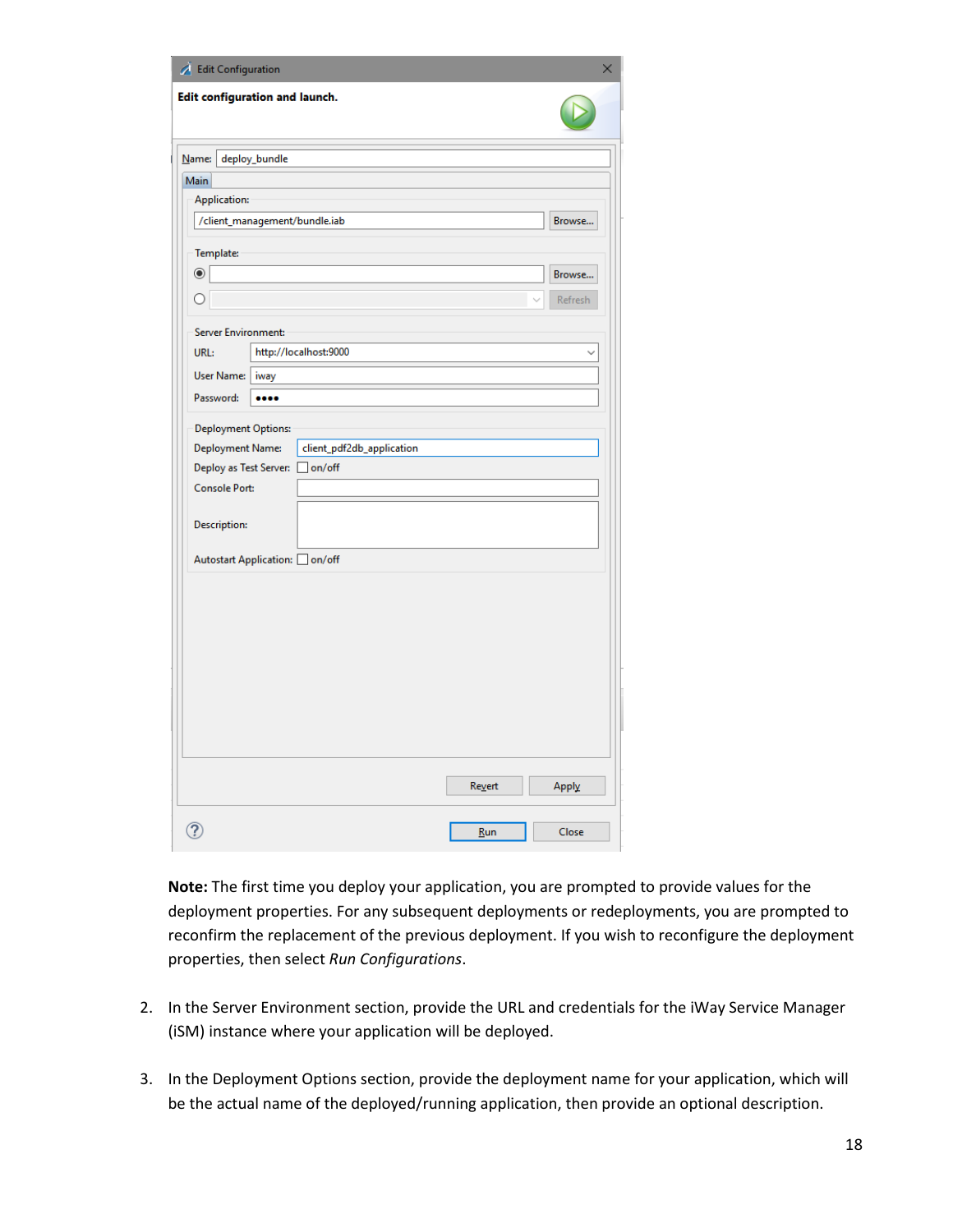You also have the Autostart Application option, which you can leave unchecked for this deployment instance.

If your application required a runtime template with server-based properties, you can also select the specific template to apply to the deployment. You will not be specifying a template for this deployment instance.

4. Click *Apply* and then click *Run*.

The application is deployed successfully and the Console tab should display messages similar to the ones shown in the following image.

| Froperties          | $\bigcirc$ Error Log                                                                                    | $\Box$ Console $\times$   $\Box$ Problems |                                                                                                                                                                                                       |
|---------------------|---------------------------------------------------------------------------------------------------------|-------------------------------------------|-------------------------------------------------------------------------------------------------------------------------------------------------------------------------------------------------------|
| ilT Message Console | [INFO]15:55:13 Building Application 'bundle'<br>[INFO]15:55:15 Application 'bundle' built successfully. |                                           | [INFO]15:55:15 Deploying application 'bundle' using default template and deployment name 'client pdf2db application'<br>[INFO]15:55:16 Application 'client pdf2db application' deployed successfully. |

You are now ready to start and test your application.

#### <span id="page-18-0"></span>**Starting and Testing the Application**

1. Open the iSM Administration Console (the default is [http://localhost:9999](http://localhost:9999/) with admin/admin credentials).

You can also open the iSM Administration Console by clicking the italicon in iIT.

2. Click the *Management* link in the upper-right corner, as shown in the following image.

| % 次: ※▼ ◎▼ ◎▼ ※▼ ③ Ⅲ Ⅲ Ⅲ № № ∞ №   夷変: 図▼图▼や々▼☆▼                     |                                                                                                                                                                                                                                  |                                                                |                    |               |                   |                    |                     |               |  |  |  |
|----------------------------------------------------------------------|----------------------------------------------------------------------------------------------------------------------------------------------------------------------------------------------------------------------------------|----------------------------------------------------------------|--------------------|---------------|-------------------|--------------------|---------------------|---------------|--|--|--|
| $\mathbb{Z}_{2}$<br>$\qquad \qquad \Box$<br>$1 \,\mathrm{Ex} \times$ | client pdf to db<br>X Demo_Form.xml<br>client_pdf_reader<br>$\bigcirc$ iSM Console $\times$                                                                                                                                      |                                                                |                    |               |                   |                    |                     |               |  |  |  |
| 日写 マ<br>6<br>$\Rightarrow$ $\Rightarrow$                             | $\mathcal{L} \Rightarrow \blacksquare \mathcal{L}$                                                                                                                                                                               | http://localhost:9999/ism/app                                  |                    |               |                   |                    |                     |               |  |  |  |
| nanagement<br>nnels<br>client_pdf_reader                             | $\circ$<br>$\bullet$<br>(2)<br>8.0.0.1306<br>base<br>◡<br><b>Managemen</b><br><b>iWay Service Manager</b><br><b>Tools</b><br><b>Deployments</b><br><b>Registry</b><br><b>Licenses</b><br><b>About</b><br>Logout<br><b>Server</b> |                                                                |                    |               |                   |                    |                     |               |  |  |  |
| <b>ifiqurations</b><br><b>VS</b><br>client_pdf_to_db                 | <b>Application</b><br><b>Management</b>                                                                                                                                                                                          | <b>Deployments</b><br>Monitor and manage deployed applications |                    |               |                   |                    |                     |               |  |  |  |
| Test Results                                                         | <b>Deployments</b><br><b>Applications</b><br><b>Templates</b><br><b>Events</b>                                                                                                                                                   | <b>Deployment</b>                                              | <b>Actions</b>     | <b>State</b>  | <b>Since</b>      | <b>Application</b> | <b>Template</b>     | <b>Source</b> |  |  |  |
| <b>Durces</b>                                                        |                                                                                                                                                                                                                                  | client pdf2db application                                      | $\odot$ % $\times$ | $\bm{\Theta}$ | 01/24/18 15:55:16 | bundle             | raw                 |               |  |  |  |
| Demo Form.pdf<br>Demo_Form.xml                                       |                                                                                                                                                                                                                                  | comp serv app                                                  | $\odot$ % $\times$ | $\bullet$     | 01/09/18 12:34:44 | comp serv app      | <b>DEV Template</b> |               |  |  |  |
| <i><b>nplates</b></i>                                                |                                                                                                                                                                                                                                  | consumerapp                                                    | $\odot$ % $\times$ | $\bullet$     | 01/09/18 13:55:45 | consumerapp        | raw                 |               |  |  |  |
| <b>isforms</b><br>dle                                                | <b>Server Management</b><br><b>Servers</b><br><b>Users</b><br><b>Server Roles</b><br><b>Test Servers</b><br><b>Remote Servers</b>                                                                                                | <b>New</b>                                                     |                    |               |                   |                    |                     |               |  |  |  |

3. Click *Deployments*.